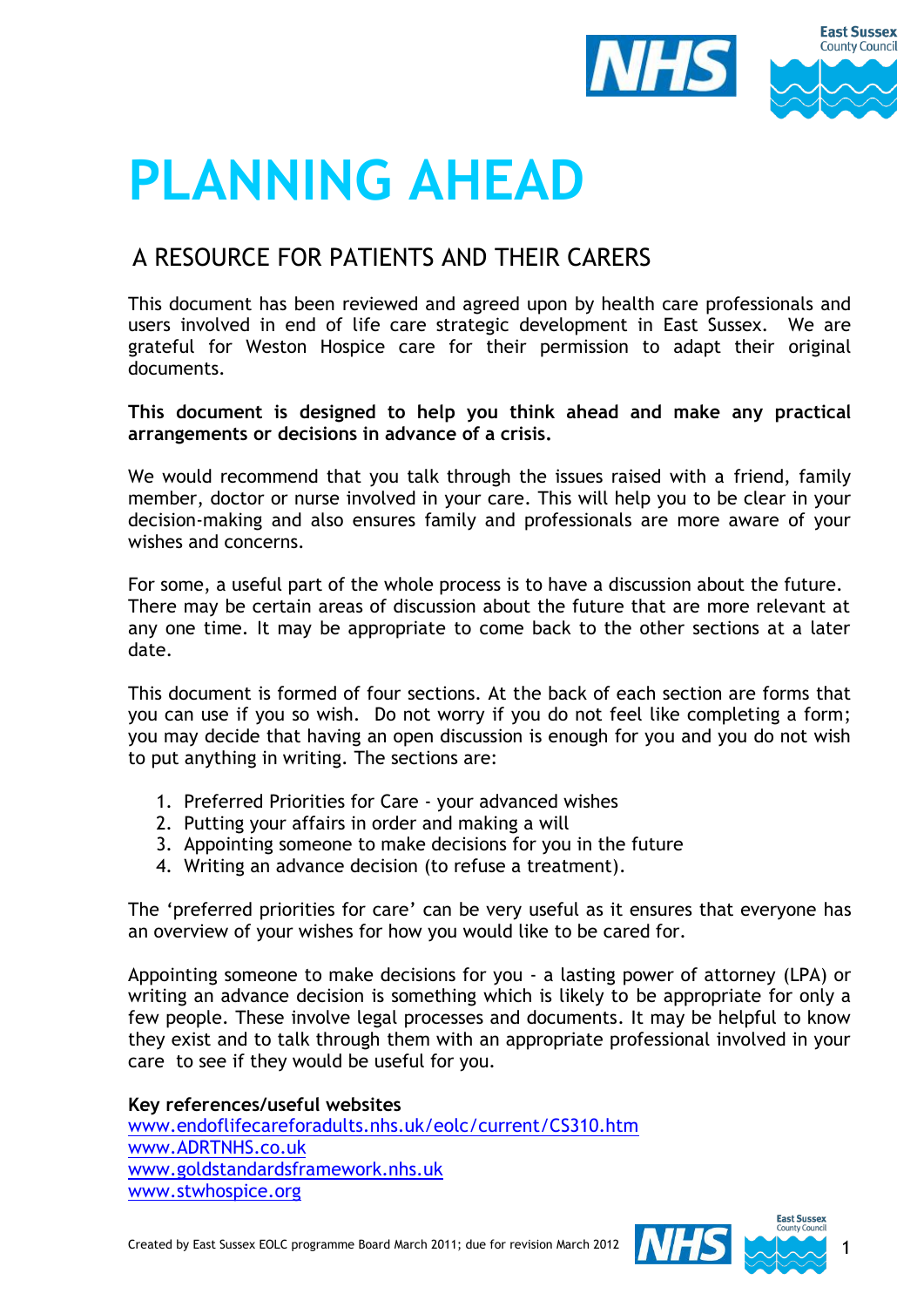## **PREFERRED PRIORITIES FOR CARE (PPC) YOUR ADVANCE WISHES PR**<br>
YC<br>
Add

(Adapted from National PPC document)

## **WHAT IS THIS DOCUMENT FOR?**

The Preferred Priorities for Care (PPC) section can help you prepare for the future. It gives you the opportunity to think about, discuss and write down your preferences and priorities for care at the end of your life. You do not need to do this unless you want to.

The PPC can help you and your carers (your family, friends and professionals) to understand what is important to you when planning your future care. If a time comes when, for whatever reason, you are unable to make a decision for yourself, anyone who has to make decisions about the care you receive, on your behalf, will be able to take into account anything you have written in your PPC. Sometimes people wish to refuse specific medical treatments in advance. The PPC is not meant to be used for such legally binding refusals. There is a separate leaflet about this called *Advance Decisions to Refuse Treatment*. It is advisable to discuss this with your doctor or specialist team if this is something you wish to pursue.

You may find your feelings about your care change over time. This is entirely normal. It simply reflects that different things become more or less important at different times, and that we cannot always respond as we would hope to in a given situation. You should ensure any plans you make are kept as up to date as possible.

## **SHOULD I TALK TO OTHER PEOPLE ABOUT MY PPC?**

You may find it helpful to talk about your future care with someone close to you such as family or friends. However, this can sometimes be difficult as people might not agree or it might be too emotional. Often, just having a discussion can be very useful, in order to get difficult issues out into the open. It may be helpful to talk about any particular needs your family or friends may have if they are going to be involved in caring for you. Your professional carers (for example your doctor, nurse or social worker) can help and support you and your family with this.

#### **WILL MY PREFERENCES AND PRIORITIES BE MET?**

What you have written in your PPC will always be taken into account when planning care. However, sometimes things can change unexpectedly (for example carers becoming over-tired or ill) or practical resources not being available to meet a particular need.

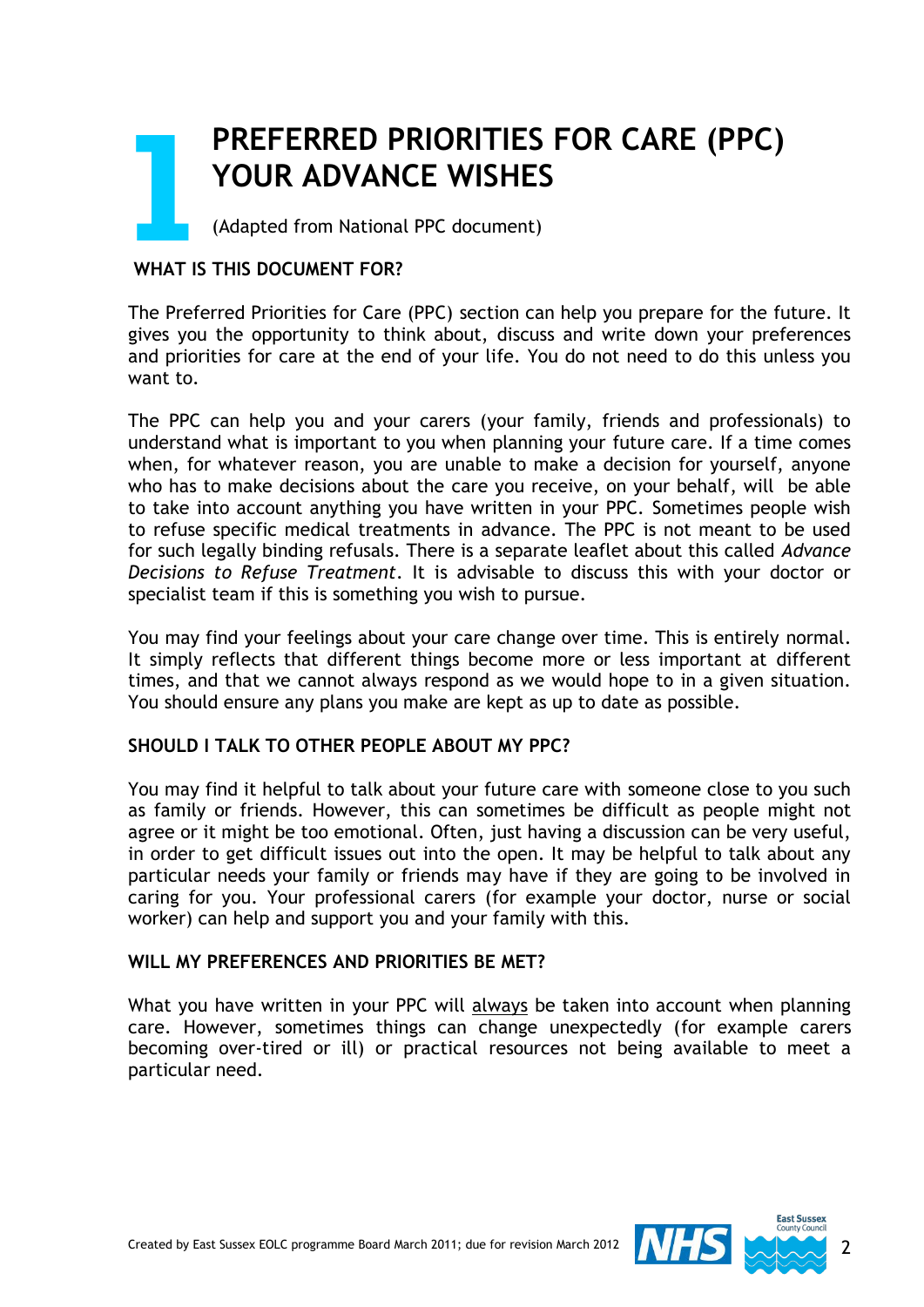### **WHAT SHOULD I INCLUDE IN MY PPC?**

Things you may wish to consider:

## **Where do you think you would like to be cared for if you are dying**

(for example home, hospital, nursing home, hospice)?

Remember you may find that when the time comes your preferred place of care may not be an option due to the level of nursing required, lack of beds, the need for hospital tests or you may have changed your mind as to what you feel is most suitable. This should not stop you considering your preferred place of care, as you see it now.

### **Whether you would want to be told when you are close to death**

(assuming your doctors and nurses are able to predict this), and whether you want other people to know.

**Who should talk to any children, or other close family such as elderly parents, about your impending death if you are unable to do so?**

#### **Who should look after your pets?**

**How you want your final days to look and sound (f**or example flowers, pictures, photos, music, TV, radio etc)?

**Who you would wish to visit you near the end?**

**Is there anything that you would not want to happen to you** (for example being admitted to hospital, being told you are dying, having investigations)?

#### **Tissue Donation/Medical research**

Would you want to donate certain tissues after you die? Even after a natural, dignified death, certain tissues can be beneficial to others, for example parts of the eye such as the corneas. You may feel strongly about wanting to donate organs for medical research; you will need to sign specific documentation for this.

There is a preferred priorities of care form attached which you may wish to look at and complete and share with family and the healthcare professionals looking after you.

Some people find it helpful to record some thoughts and wishes around funeral arrangements too. A form covering details of funeral planning is included as part of this information pack.

If you would like to discuss this further with a member of the team involved in looking after you, please just ask.

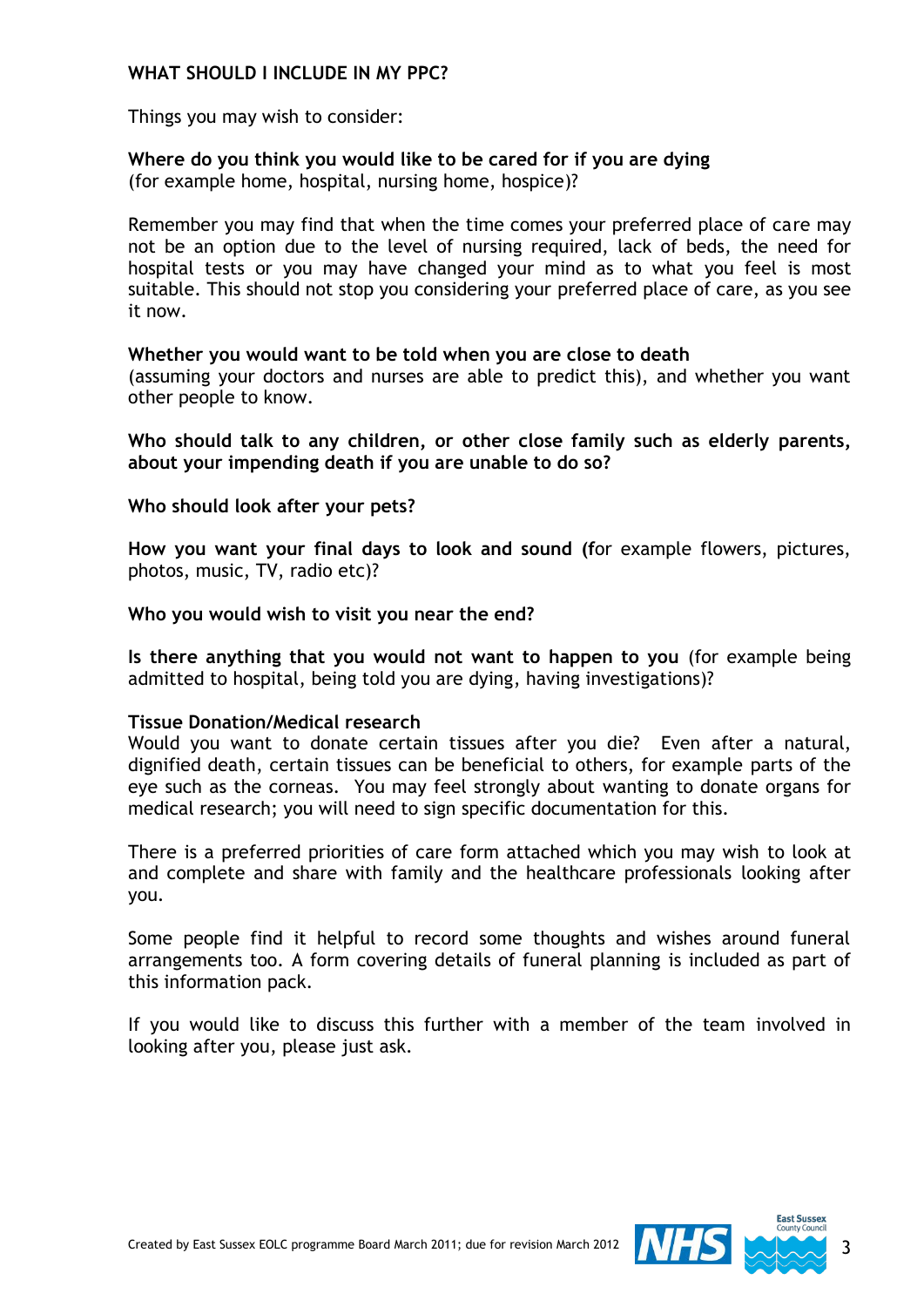| PREFERRED PRIORITIES FOR CARE DOCUMENT<br>(A non-legally binding document to represent your future hopes and wishes)                                                                                |                                                                             |  |
|-----------------------------------------------------------------------------------------------------------------------------------------------------------------------------------------------------|-----------------------------------------------------------------------------|--|
| Ideally keep this document with you and share it with anyone involved in your care.<br>A copy will be needed for GP/ district nursing / hospice / MacMillan / nursing home<br>notes as appropriate- |                                                                             |  |
|                                                                                                                                                                                                     |                                                                             |  |
|                                                                                                                                                                                                     |                                                                             |  |
|                                                                                                                                                                                                     |                                                                             |  |
| Do you have a 'Living Will' or Legal Advance Decision? Yes / No                                                                                                                                     |                                                                             |  |
| <b>PROXY / NEXT OF KIN</b><br>becomes difficult to make decisions?                                                                                                                                  | i.e. Who else would you like to be involved if it ever                      |  |
|                                                                                                                                                                                                     |                                                                             |  |
|                                                                                                                                                                                                     |                                                                             |  |
|                                                                                                                                                                                                     |                                                                             |  |
|                                                                                                                                                                                                     |                                                                             |  |
|                                                                                                                                                                                                     | Do you have any special requests or preferences regarding your future care? |  |
|                                                                                                                                                                                                     | If your condition deteriorates where would you most like to be cared for?   |  |

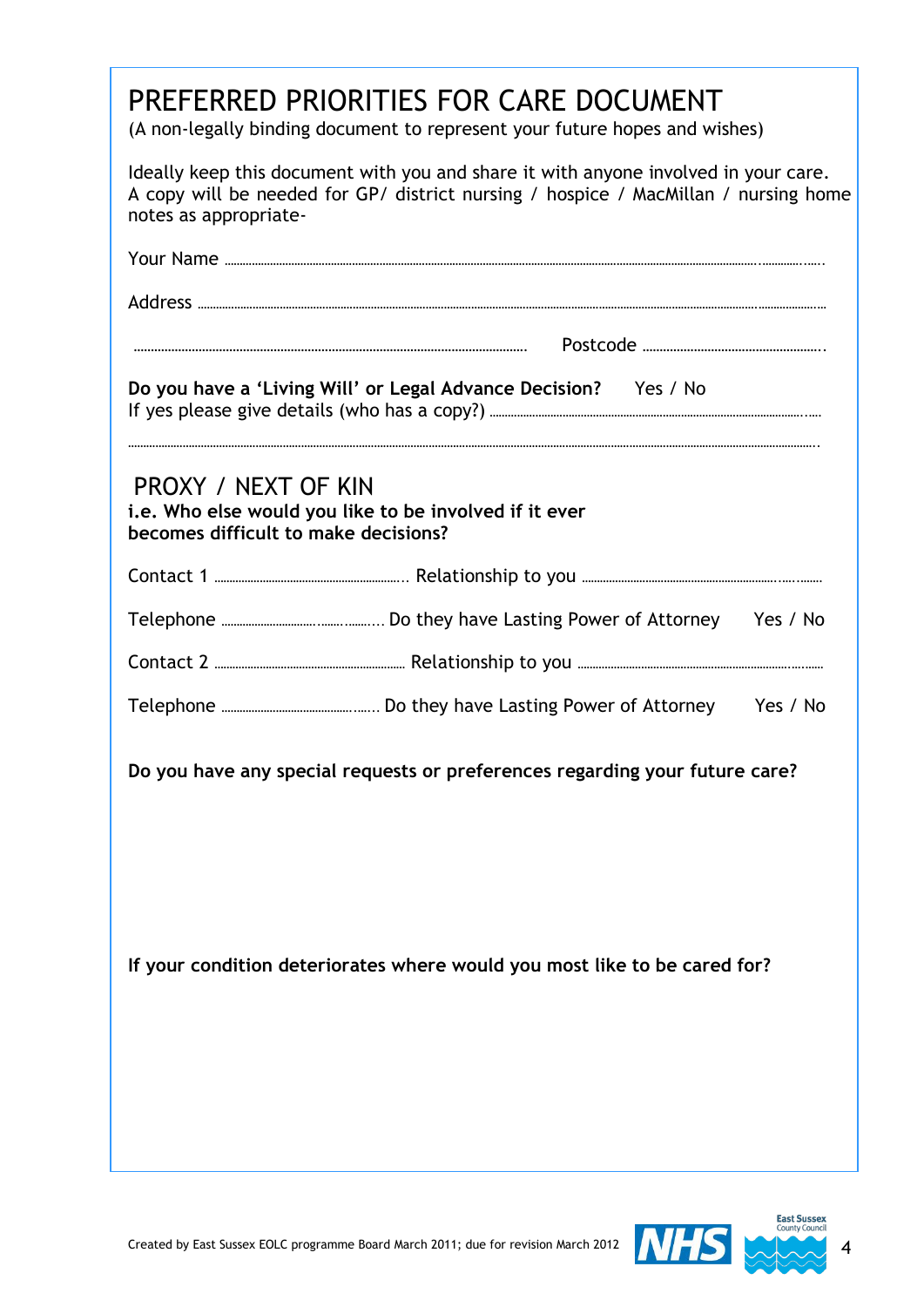| Is there any thing you would ideally like to avoid happening to you?                                                    |  |  |
|-------------------------------------------------------------------------------------------------------------------------|--|--|
| Do you have any comments or wishes that you would like to share with others?                                            |  |  |
| Are you happy for the information in this document to be shared with<br>other relevant healthcare professionals? Yes/No |  |  |
|                                                                                                                         |  |  |
|                                                                                                                         |  |  |
|                                                                                                                         |  |  |
| Details of any other family members involved in advance care planning discussions                                       |  |  |
| Details of healthcare professionals involved in advance care planning discussions                                       |  |  |
| Remember to regularly review whether this document still represents your<br>wishes. Sign and date any changes you make. |  |  |

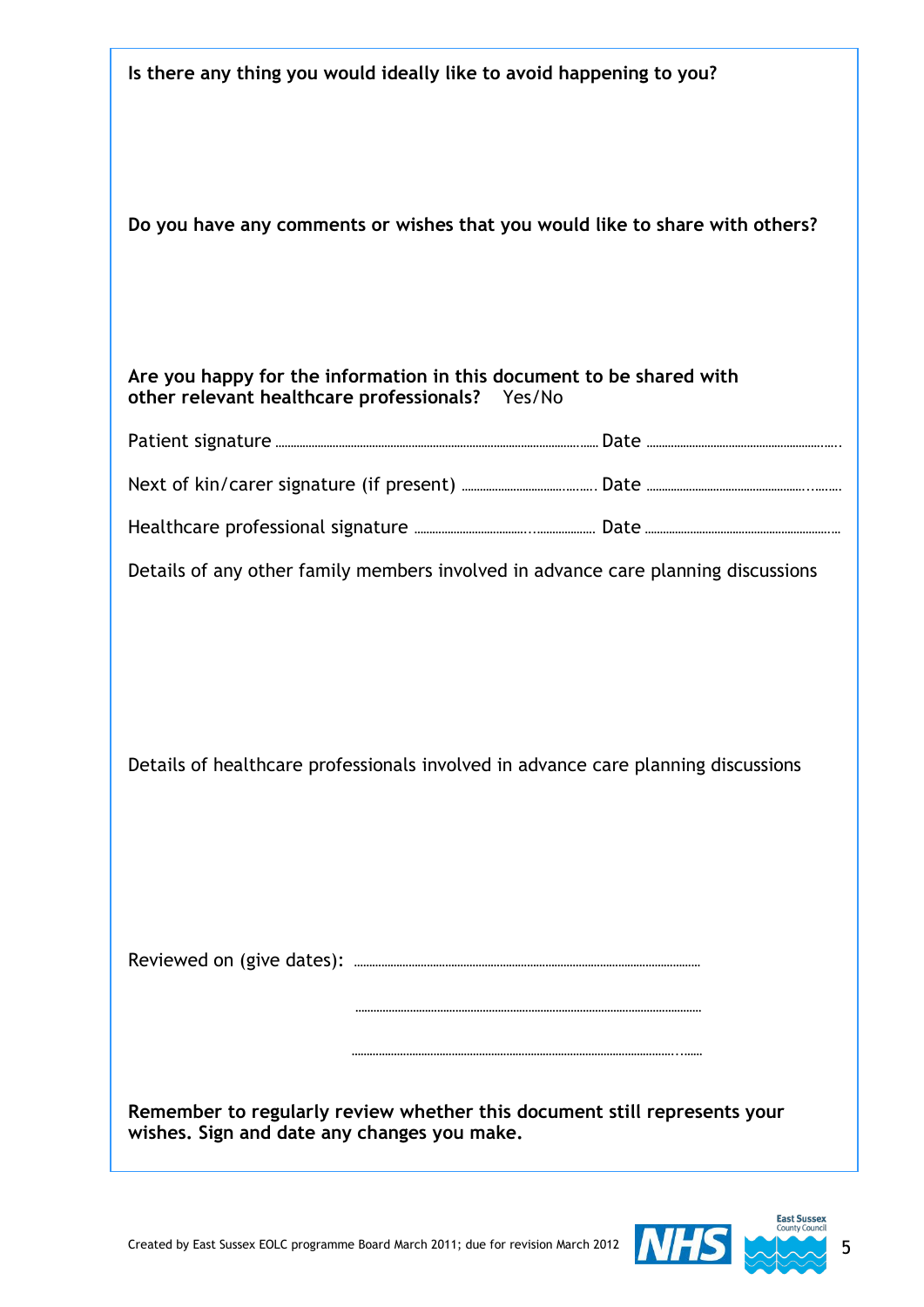## **PUTTING YOUR AFFAIRS IN ORDER AND MAKING A WILL 2**

It is worth asking yourself, how easy is it for my next of kin to find all my important documents if I become ill, or die suddenly. How can I make it easier for them?

This will save your family having to search through piles of paper to find the information they need, at a time of great stress. The instructions could include:

- Details of your bank, building society, credit cards, pension, tax district and any other financial contacts
- Telephone numbers and addresses of close (and distant) friends, family and colleagues
- Where you keep documents, e.g. passport, house deeds, insurance, life and other policies, mortgage and hire purchase agreements, birth and marriage certificates.

There is a form attached which you may find useful to use to start documenting some of this practical information. We suggest this is kept in a safe place. There is also a check-list form to help when considering funeral plans. It can be helpful to discuss your thoughts with your faith leader, the hospice or hospital chaplain (if involved) or a funeral director.

## WRITING A WILL

Dying without leaving a will may cause problems for your relatives, often needing lawyers to sort them out. A do-it-yourself form, for completing a will, bought via a stationers or via the internet can be fine for straightforward situations, but bear in mind a will is a technical and legal document and mistakes cannot be corrected after your death. The Law Society recommends that a will should be drawn up with faceto-face advice from a specialist solicitor.

It may be helpful to start by making a list of all your possessions and the people or charities you want to provide for, including any property you may wish to divide in a certain way. A will can name guardians for any dependent children and record your wish to leave money or property in trust for children or grandchildren. Think about arrangements for the care of pets or other responsibilities.

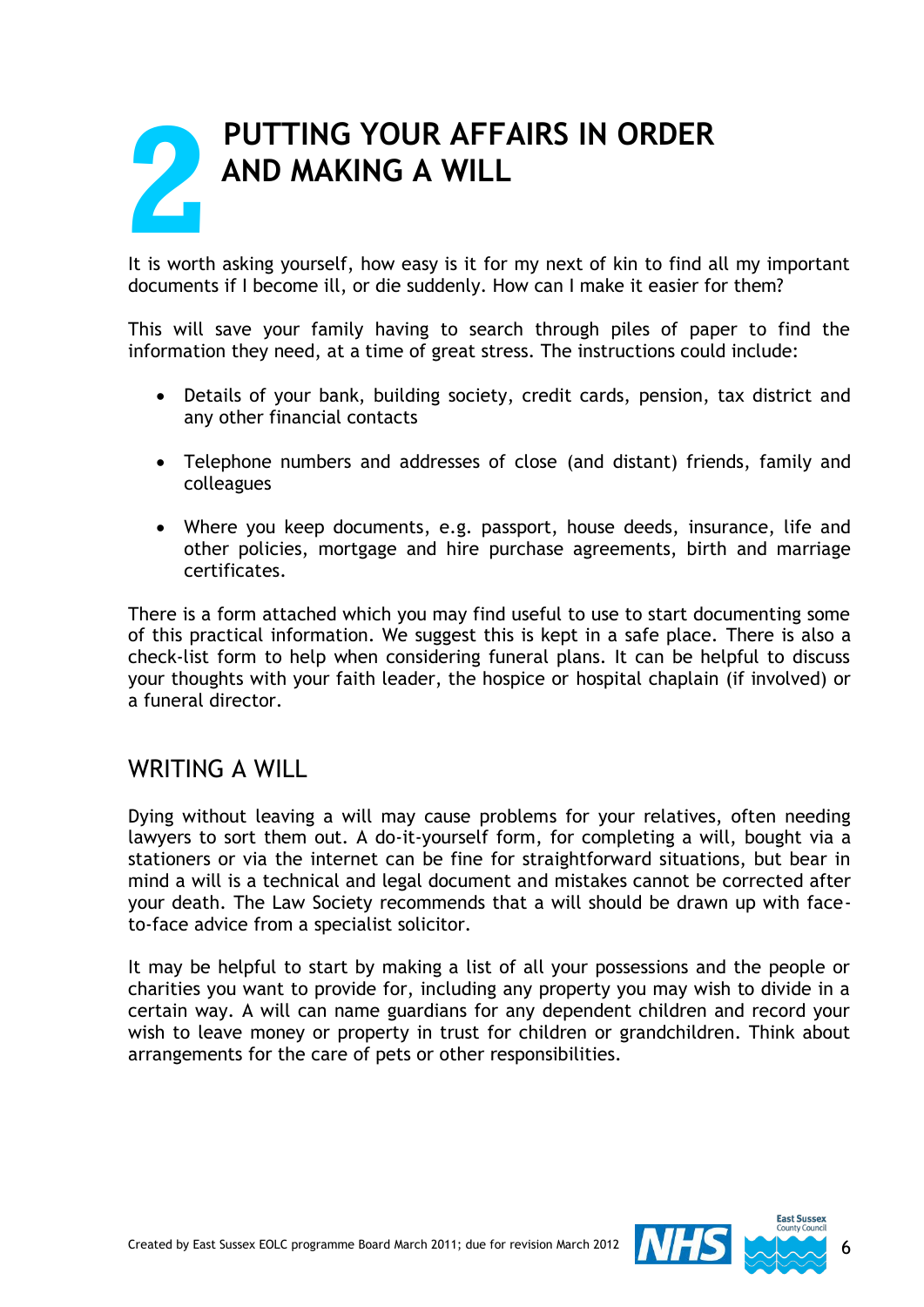## PUTTING YOUR AFFAIRS IN ORDER **CHECK LIST**

Information you may wish to start putting together. **Please keep this document somewhere safe**

|                    | <b>Details</b> | <b>Place kept</b> |
|--------------------|----------------|-------------------|
| <b>Bank Name</b>   |                |                   |
| Account details    |                |                   |
|                    |                |                   |
|                    |                |                   |
| Insurance policies |                |                   |
|                    |                |                   |
|                    |                |                   |
| Credit cards       |                |                   |
|                    |                |                   |
|                    |                |                   |
|                    |                |                   |
| Pension            |                |                   |
|                    |                |                   |
|                    |                |                   |
| Passport           |                |                   |
|                    |                |                   |
|                    |                |                   |
|                    |                |                   |
| Birth/marriage     |                |                   |
| certificates       |                |                   |
|                    |                |                   |
| Mortgage           |                |                   |
|                    |                |                   |
|                    |                |                   |
|                    |                |                   |
| Hire purchase      |                |                   |
| agreements         |                |                   |
|                    |                |                   |
| Will               |                |                   |
|                    |                |                   |
|                    |                |                   |
|                    |                |                   |
| Other important    |                |                   |
| documents/contacts |                |                   |
| e.g. solicitor     |                |                   |
|                    |                |                   |
|                    |                |                   |
|                    |                |                   |
|                    |                |                   |
|                    |                |                   |
|                    |                |                   |
|                    |                |                   |
|                    |                |                   |

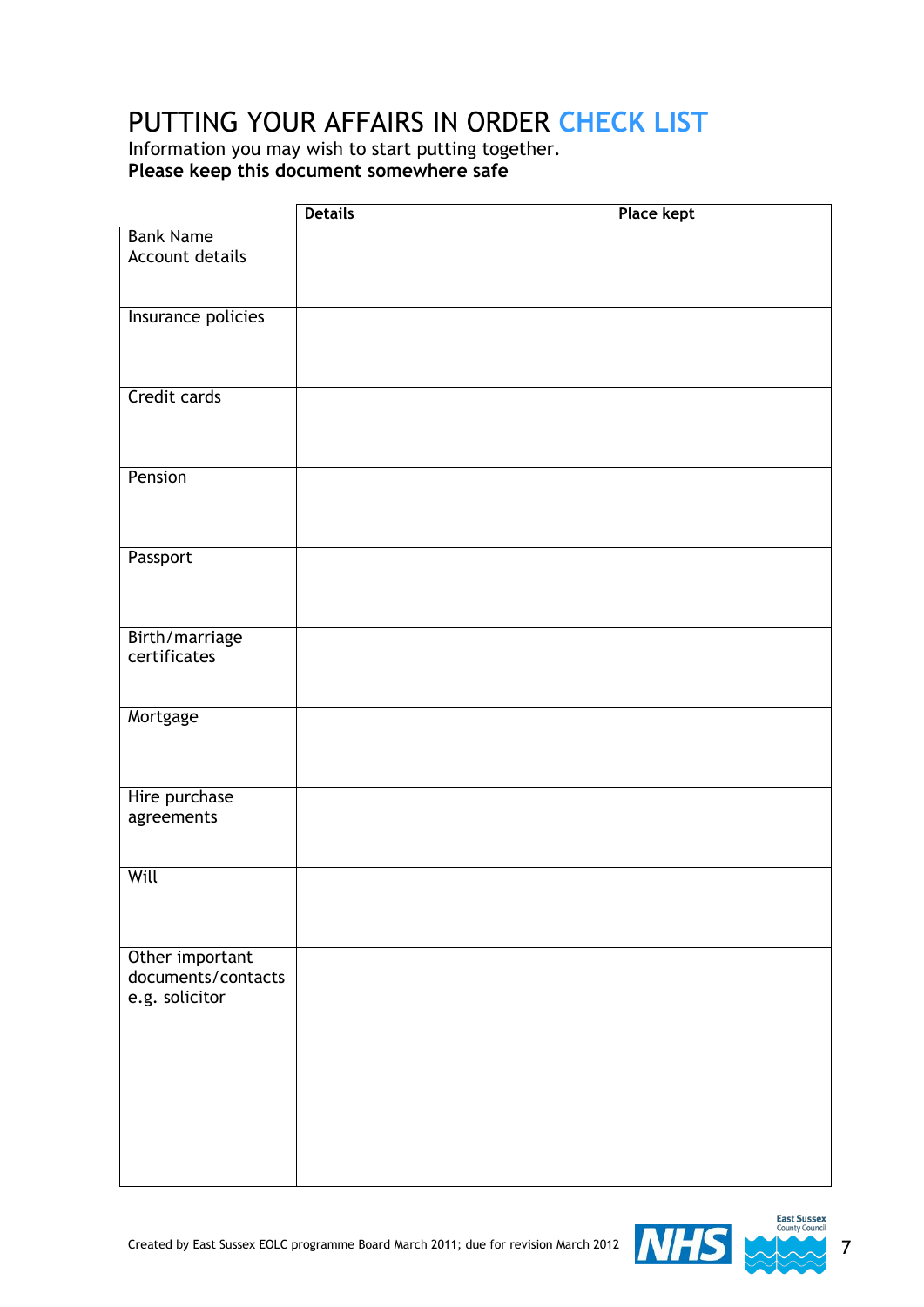## FUNERAL PLANNING

|                                                                                                                                  | <b>Details</b> |
|----------------------------------------------------------------------------------------------------------------------------------|----------------|
| Person I wish to be<br>responsible for making<br>my funeral arrangements                                                         |                |
|                                                                                                                                  |                |
| My preferred funeral director is                                                                                                 |                |
| My pre-paid funeral plan is with                                                                                                 |                |
| I wish to be buried / cremated                                                                                                   |                |
| I wish my funeral service to be at                                                                                               |                |
| My wishes for music to be<br>included in the service are                                                                         |                |
| I would like the following<br>hymns or readings included                                                                         |                |
| I would like the following person(s)<br>to conduct the service if possible                                                       |                |
| Other details and information you<br>would like to record, e.g. donations<br>to named charity, flowers,<br>people to be informed |                |

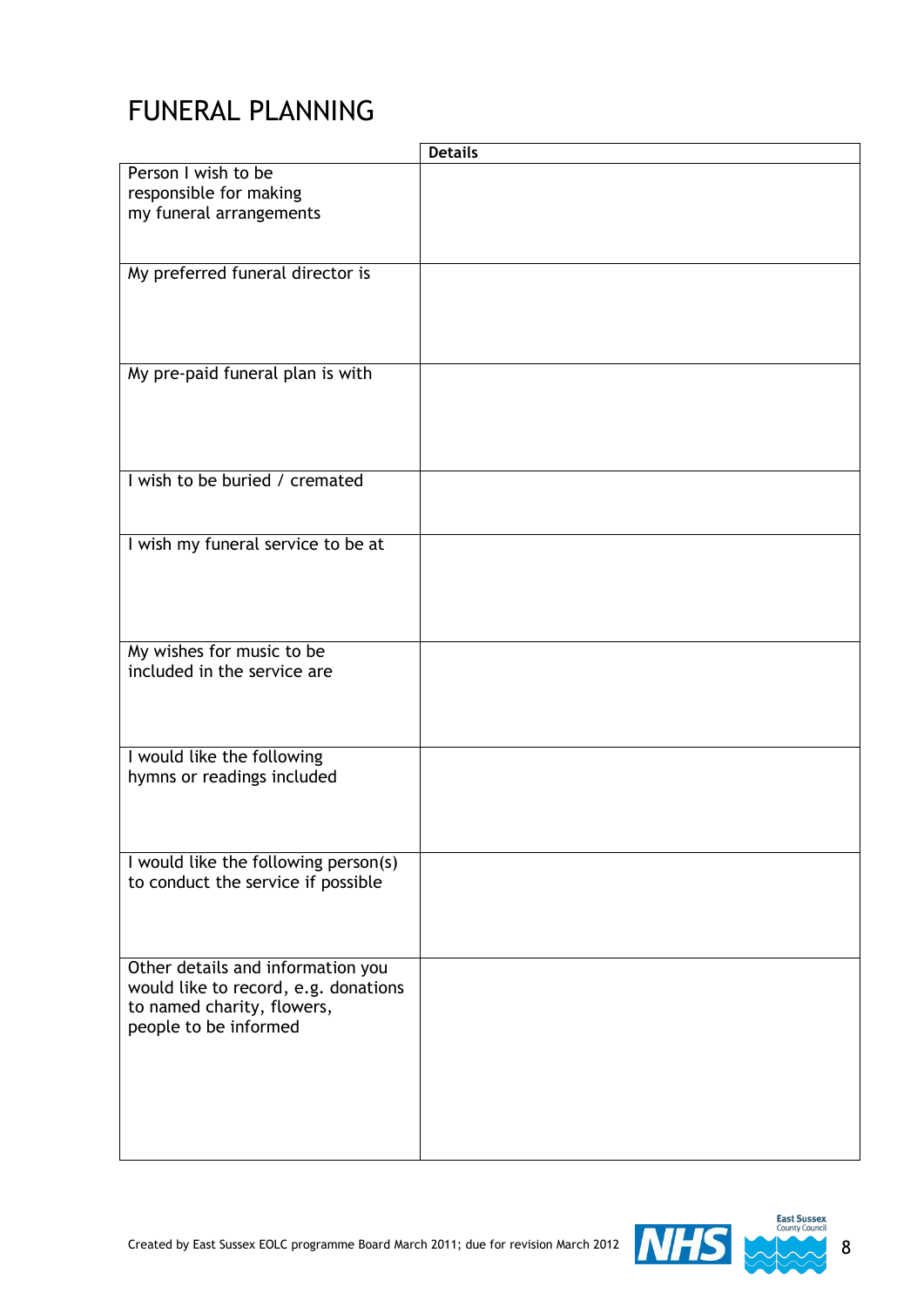## **APPOINTING SOMEONE TO MAKE DECISIONS FOR YOU IN THE FUTURE 3**

If you become unable to participate in decision-making at any point, we as healthcare professionals will do everything possible to facilitate your participation (e.g. hearing aids, large print, use of interpreters). However, if we feel you still do not have the ability to be involved in decision-making, then a decision would need to be made that was considered to be in your 'best interests'. Your next of kin and other key carers, as well as the multi-professional healthcare team would all help contribute to these discussions. For most people this way of making decisions is a good one.

In certain situations patients are able to anticipate that they may deteriorate mentally, for example. advancing dementia. In cases such as these you may want to stipulate that a particular person can make decisions on your behalf, if you are no longer able to do so. Such a person is given Lasting Power of Attorney (LPA).The person you choose can be a friend, relative or professional. You can choose more than one person to act as an attorney on your behalf. Your LPA is specific to you - you decide who will have the power to control your affairs and the precise limits of that power.

## **THERE ARE TWO TYPES OF LPA**

- **A property and affairs LPA** such a person can make decisions about financial matters e.g. selling your house, or managing your bank account.
- **A personal welfare LPA** such a person(s) can make decisions about your health and personal welfare e.g. where you should live, day-to-day care or having medical treatment.

A personal welfare LPA will only take effect when you lack the capacity to make decisions. With a property and affairs LPA, the attorney can start managing financial affairs as soon as the LPA is registered (when you may still have capacity), unless it is specifically stated this should only happen after you lose capacity.

Forms are available from the Office of the Public Guardian. The application has to be registered with the Office of the Public Guardian in order to be valid. Although appointing such an attorney can be done without a solicitor, the process can be quite complex to do on your own. However, remember that engaging a solicitor may incur costs.

Useful Website:<http://www.publicguardian.gov.uk/>

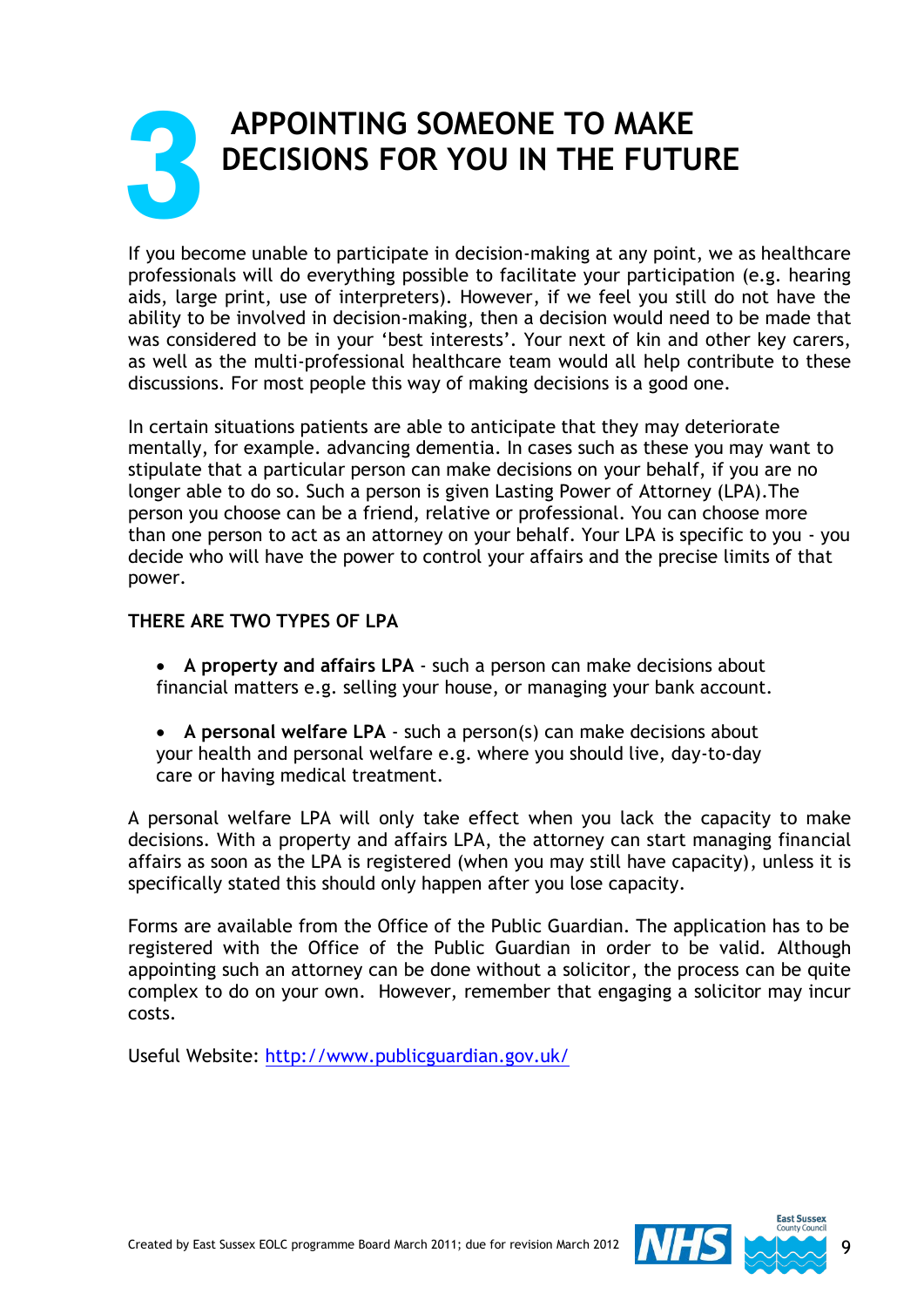## **WRITING AN ADVANCE DECISION** I **4**

You may have heard of an advance decision (or the older term, living will). Such a document can allow you to legally refuse certain treatments. This is a formal procedure which is likely to be relevant to only a few people. However, for some people, it is very important to have a legal document which specifically allows them to refuse treatment in certain situations, as this would not be acceptable to them.

An advance decision has to be very specific in order to be useful. For example: patients who have motor neuron disease can anticipate that swallowing will become a problem as part of the progression of the disease and for some patients the insertion of a feeding tube might be completely unacceptable. This could be formally documented as an advance decision.

You **cannot** make an advance decision to ask for medical treatment, or to have life ended. You can only say what types of treatment you would refuse. The Mental Capacity Act (2005) addresses issues that can affect anyone unable to make some or all of their own decisions and gives them increased legal rights. This has given advance decisions a legal status.

There is no specific format to follow to make an advance decision. It can be verbal or written. However, if you wish to include situations in which you would **refuse lifesustaining treatment**, the advance decision must be in writing (it can be written on the patient's behalf), and must be signed by the decision maker in the presence of a witness, who must also sign the document. It must also be verified by a specific statement within the document that states the advance decision is to apply to the specified treatment, even if life is at risk.

If this is something you wish to consider then you should discuss it with the most appropriate healthcare professional (i.e. the professional who knows you and your condition well and can spend time with you assisting this process). It may be that expressing your wishes to your family and healthcare professionals is sufficient.

If you decide after your discussion that you do want to proceed with an advance decision document then we would recommend that you discuss this with at least one of the doctors who are looking after you; this may be your GP, your palliative care (hospice) consultant, medical consultant etc. It may also be appropriate for you to ask a solicitor to be involved.

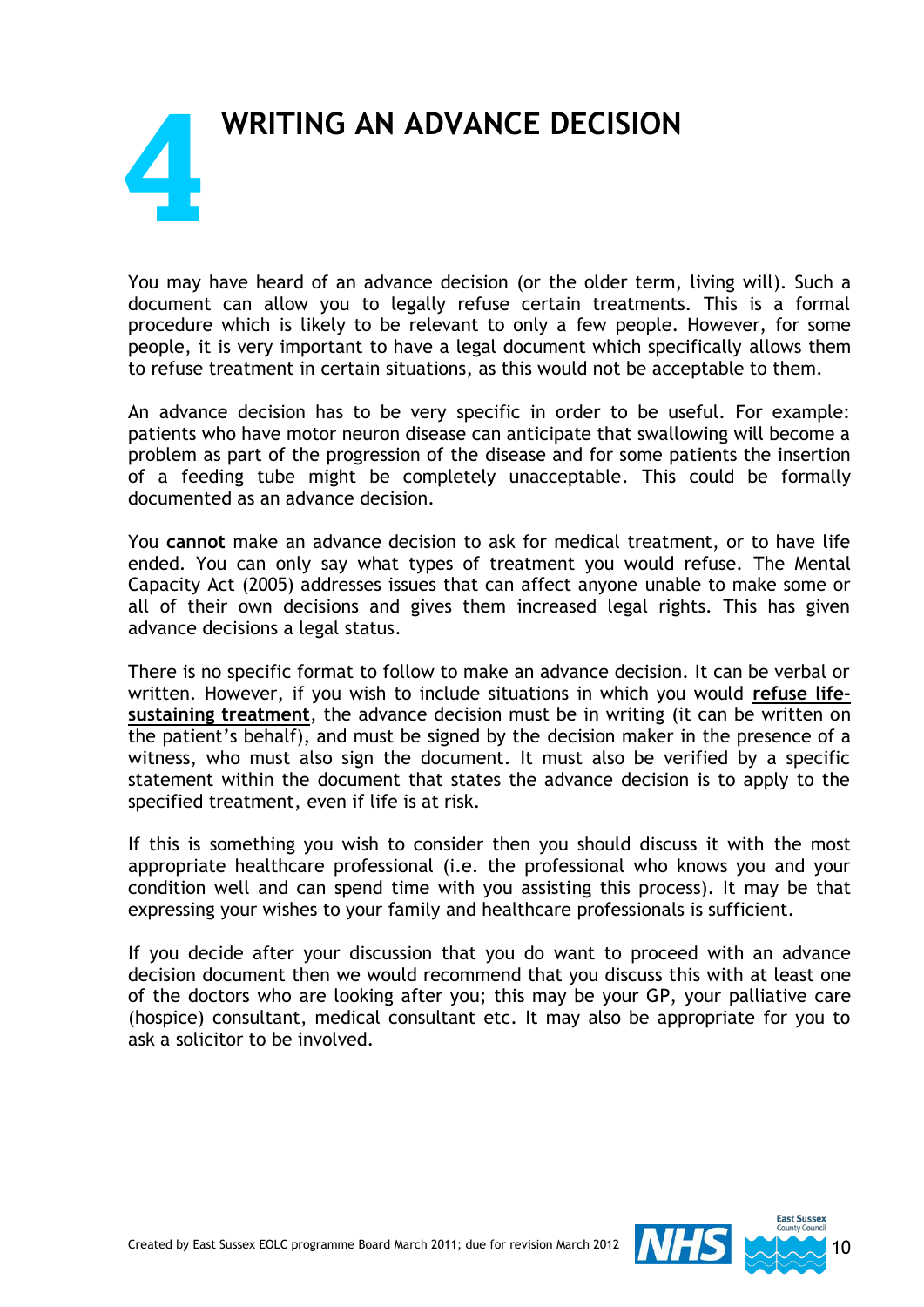### AT THE TIME YOU MAKE AN ADVANCE DECISION YOU MUST BE

- Aged 18 or over
- Mentally competent and not suffering from any kind of mental distress at the time it is drawn up
- Must not have been influenced or harassed by anyone else
- Must appear to be fully informed about the treatment options and their implication when the statement was written
- Must not have modified the advance decision verbally or in writing since it was signed and dated.

In considering making an advance decision there are some treatments you may wish to consider whether (if offered) you would find acceptable

#### **RESUSCITATION**

Cardio-pulmonary resuscitation (CPR) is just one of a range of active interventions which you may wish to consider.

In patients who are generally weak, who are gradually deteriorating and in whom there are a number of medical problems, then the chance of resuscitation being successful is extremely low (less than 1%). Given the low chance of success in these situations then doctors will sometimes decide that offering resuscitation is inappropriate as it would be extremely unlikely to lead to a return to a reasonable quality of life. It may also be felt that discussing this, when it is not likely to be successful, may simply add to distress.

Where there is a possibility that resuscitation may be successful then it will be discussed with you. If this has not been discussed with you and you would like to do so, then ask any specialist nurse or doctor involved in your care, including your own GP.

#### **OTHER ACTIVE INTERVENTIONS**

For patients with neurological conditions, e.g. motor neurone disease, then it may be appropriate to consider whether tube feeding (via a PEG), or any form of ventilatory support would be acceptable. These decisions are not straightforward and should be fully discussed with your family and medical team. Information is available from the Motor Neurone Disease Association [\(www.MNDassociation.org\)](http://www.mndassociation.org/) where there are useful fact sheets on swallowing and breathing difficulties, which may be experienced in motor neurone disease patients and the pros and cons of the different approaches.

Other treatments relevant to your condition (e.g. cancers or advanced stages of heart or lung conditions) which you may wish to consider include the use of intravenous antibiotics, stent insertion and nasogastric feeding. Some of these treatments may be offered to help control distressing symptoms and not simply 'to prolong life'. If not giving any of these treatments might threaten life, then you need to have made it clear that you would not want the specified treatments even though life is at risk.

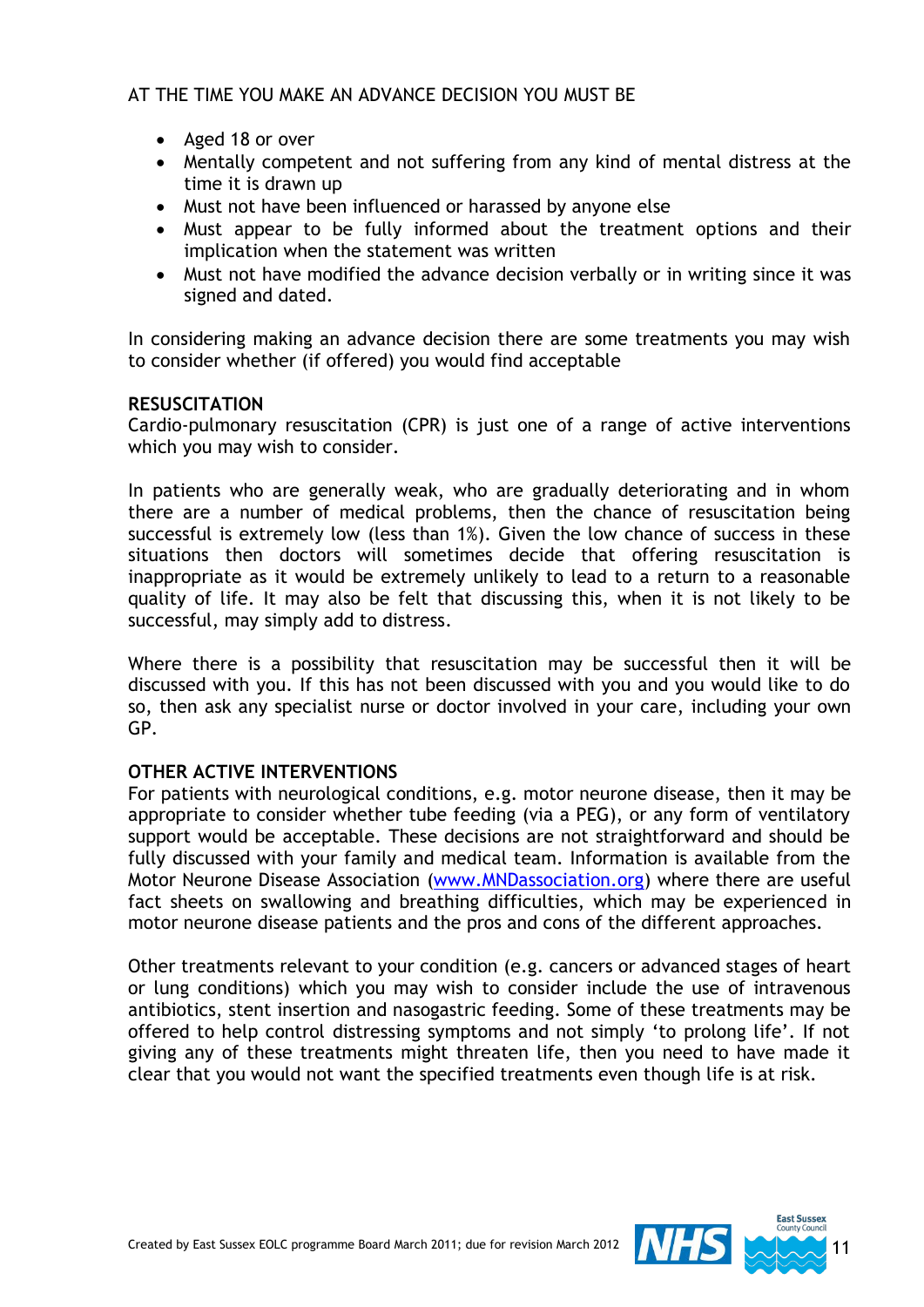It is important you are as specific as you can be about the situations in which you would be refusing treatment. Where doubts exist for the doctor as to whether the particular situation was the one that was anticipated, then the advance decision would not be considered applicable.

There is an advance decision document attached if this is something you feel is appropriate for you. As mentioned, please complete it alongside discussions with any specialist nurse or doctor involved in your care, as well as your GP. The advance decision needs to be specific to you and your health problems.

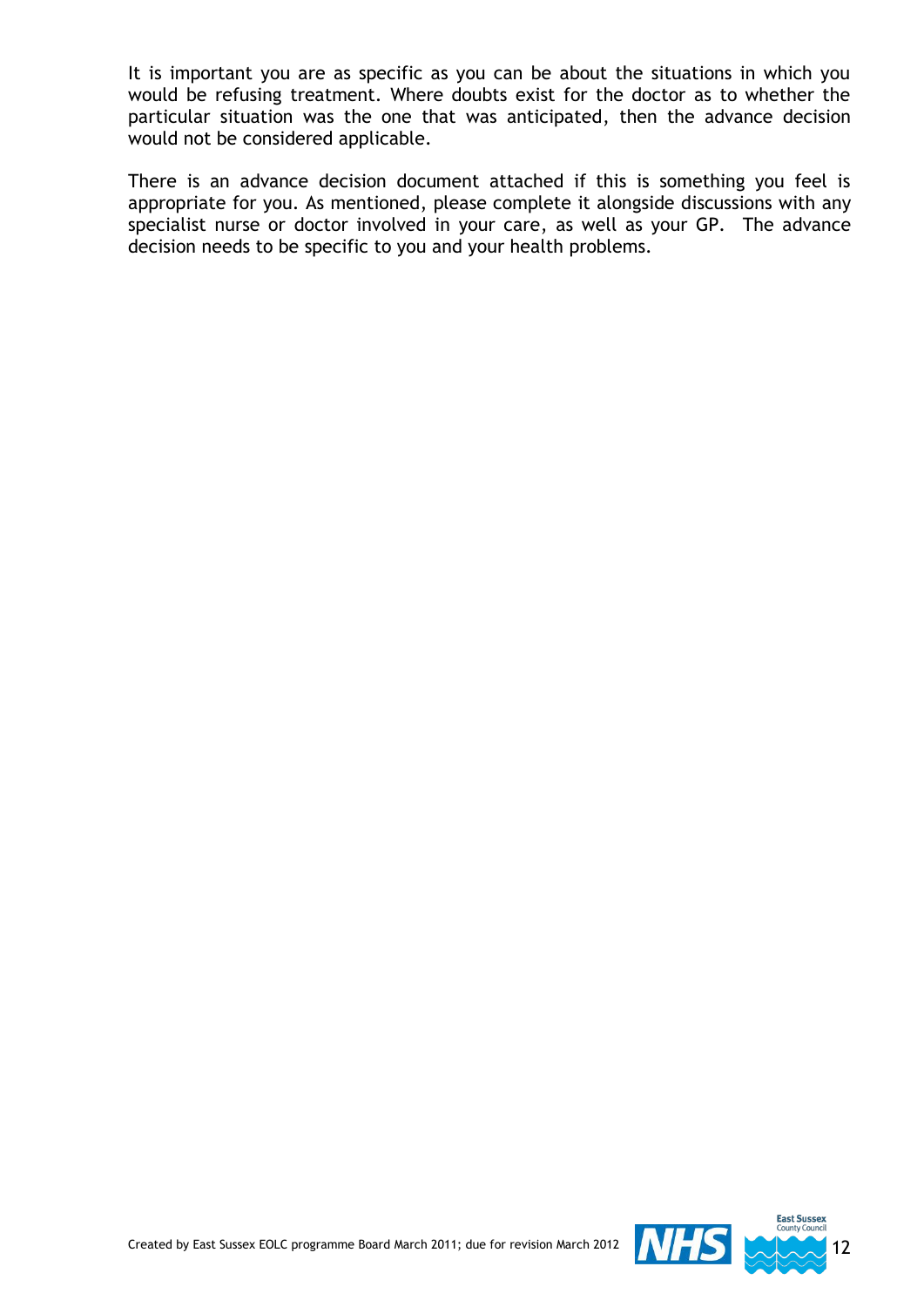## ADVANCE DECISION DOCUMENT **You will need at least 4 copies of this completed form**

- One for you to keep
- One for your GP to keep with your records
- One to be kept with someone who you wish to be consulted about your treatment should this ever be necessary. (e.g. next of kin, solicitor)
- Others for healthcare professionals involved in your care such as hospice staff / MacMillan nurse specialists or nursing / care home managers and the local acute hospital.

Please also ask the healthcare team to fax a copy to the ambulance service and 'out-ofhours' medical service so that they can update their alert system, particularly relating to any refusal of resuscitation.

All forms should be signed by at least one person, who is not a close relative or expecting to benefit from your will (e.g. GP, or hospice/ hospital doctor). You might also wish to consult with your solicitor.

Remember to review this document at regular intervals to ensure it still represents your wishes. Signing and dating at the bottom when you do this will indicate how recently you have thought about it. If you change your mind about anything you have written, tell your GP, hospice or MacMillan nurse, next of kin or appointed representative and amend the document accordingly.

## PROXY /NEXT OF KIN

**Who else would you like to be involved if it ever becomes too difficult to make decisions? Do they have Lasting Power of Attorney (LPA) to make decisions on your behalf relating to treatment?**

| Contact 1 |  |
|-----------|--|
|-----------|--|

Telephone …………………………………….………………... Do they have Lasting Power of Attorney Yes / No

Contact 2 ………………………………………………………….…… Relationship to you …………………………………………………………..……..

Telephone ……………………………………………………….. Do they have Lasting Power of Attorney Yes / No

To my family, my doctor and all other persons concerned this directive is made by me:

Full name ……………………………………………………………………………………………………………………………………………………..……………..….

Of (address) ………………………………………………………………………………………………………………………………………………..……………..….

…………………………………………………………………………………………………………………………………………………………………………………………………

I am writing this at a time when I am able to think things through clearly and I have carefully considered my situation. I am aware that I have been diagnosed as suffering from:

- $\Box$  Advanced and widespread cancer
- $\Box$  Advanced degenerative disease of the nervous system (e.g. motor neurone disease)
- $\Box$  Advanced and irreversible organ failure (e.g. severe heart failure, renal failure, dementia, COPD) or other progressive chronic condition. Please state diagnosis:
- □ Other

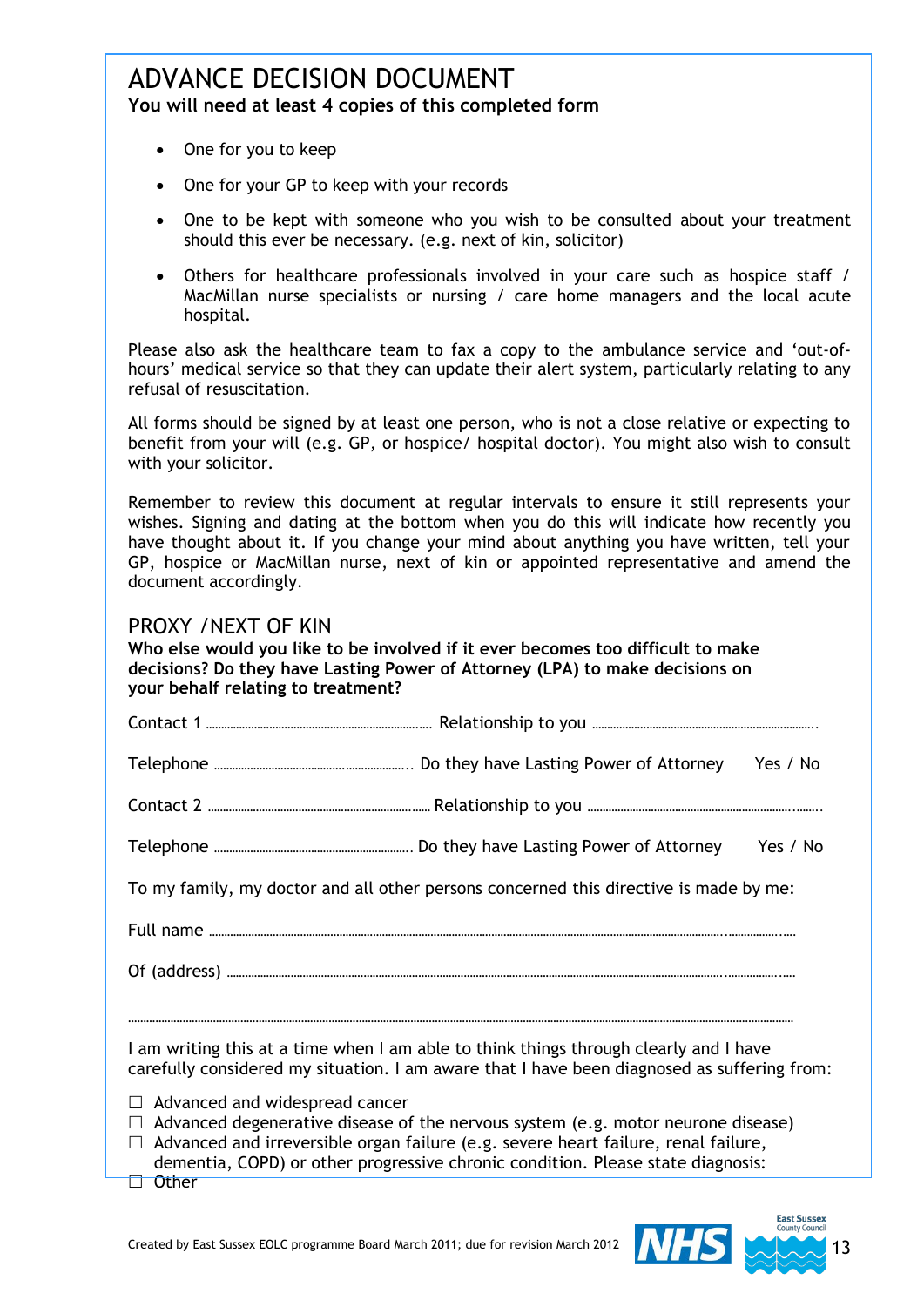| care, then and in those circumstances, my directions are as follows:<br>(only sign the sections you feel are applicable).         | I declare that if I become unable to participate effectively in decisions about my medical                                                                                                                                                                                                                                                                                                                                                                                                                                          |
|-----------------------------------------------------------------------------------------------------------------------------------|-------------------------------------------------------------------------------------------------------------------------------------------------------------------------------------------------------------------------------------------------------------------------------------------------------------------------------------------------------------------------------------------------------------------------------------------------------------------------------------------------------------------------------------|
| 1. I am not to be subjected to any medical intervention or treatment<br>aimed solely at prolonging my life.                       |                                                                                                                                                                                                                                                                                                                                                                                                                                                                                                                                     |
|                                                                                                                                   |                                                                                                                                                                                                                                                                                                                                                                                                                                                                                                                                     |
| 2. Any distressing symptoms (including those caused by lack of food or fluids)<br>even though that treatment may shorten my life. | are to be fully controlled by appropriate analgesic, sedative or other treatment,                                                                                                                                                                                                                                                                                                                                                                                                                                                   |
|                                                                                                                                   |                                                                                                                                                                                                                                                                                                                                                                                                                                                                                                                                     |
| 3. This advance decision applies to the specific treatments stated below,<br>even if my life is at risk.                          |                                                                                                                                                                                                                                                                                                                                                                                                                                                                                                                                     |
|                                                                                                                                   |                                                                                                                                                                                                                                                                                                                                                                                                                                                                                                                                     |
| Continue in box below/on a separate sheet if necessary.                                                                           |                                                                                                                                                                                                                                                                                                                                                                                                                                                                                                                                     |
| Treatment to be refused<br>formation,<br>resuscitation,<br>(e.g.<br>stoma<br>surgery, IV antibiotics)                             | Details of situation you have anticipated<br>in which the refusal would be valid<br>(Example 1 resuscitation - details might be in the event<br>of cardiac arrest I would not want resuscitation either<br>at home or in an ambulance or in hospital. Example 2<br>refusal of PEG - details if unable to swallow. Example 3<br>use of antibiotics in the situation of developing a chest<br>infection. Example 4 re-insertion of a stent- if it blocks.<br>Example 5 placing of a nasogastric tube if the bowel is<br>blocked, etc) |
|                                                                                                                                   |                                                                                                                                                                                                                                                                                                                                                                                                                                                                                                                                     |
|                                                                                                                                   |                                                                                                                                                                                                                                                                                                                                                                                                                                                                                                                                     |
|                                                                                                                                   |                                                                                                                                                                                                                                                                                                                                                                                                                                                                                                                                     |
|                                                                                                                                   |                                                                                                                                                                                                                                                                                                                                                                                                                                                                                                                                     |
|                                                                                                                                   |                                                                                                                                                                                                                                                                                                                                                                                                                                                                                                                                     |
|                                                                                                                                   |                                                                                                                                                                                                                                                                                                                                                                                                                                                                                                                                     |
|                                                                                                                                   |                                                                                                                                                                                                                                                                                                                                                                                                                                                                                                                                     |

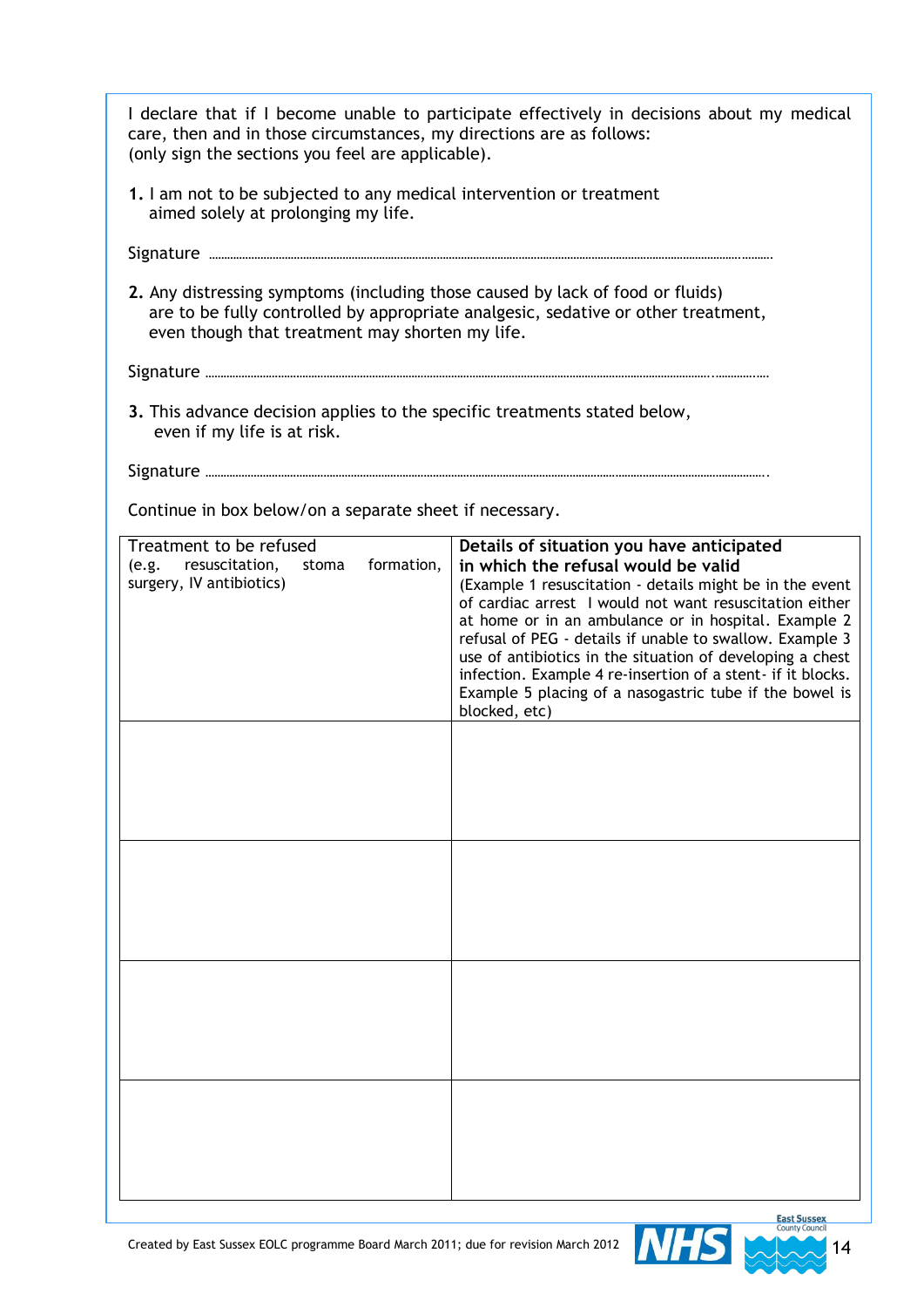| acts or omissions.                                                                                                                                          | I consent to anything proposed to be done or omitted in compliance with the directions<br>expressed above and absolve my medical attendants from any civil liability arising out of such                                                                              |
|-------------------------------------------------------------------------------------------------------------------------------------------------------------|-----------------------------------------------------------------------------------------------------------------------------------------------------------------------------------------------------------------------------------------------------------------------|
| I reserve the right to revoke this advance decision at any time,<br>but unless I do so it should be taken to represent my continuing directions             |                                                                                                                                                                                                                                                                       |
| My General Practitioner is:                                                                                                                                 |                                                                                                                                                                                                                                                                       |
|                                                                                                                                                             |                                                                                                                                                                                                                                                                       |
|                                                                                                                                                             |                                                                                                                                                                                                                                                                       |
|                                                                                                                                                             |                                                                                                                                                                                                                                                                       |
| Before signing this I have talked it over with my :                                                                                                         |                                                                                                                                                                                                                                                                       |
| $\Box$ GP                                                                                                                                                   |                                                                                                                                                                                                                                                                       |
| Hospice or MacMillan Nurse<br>$\Box$                                                                                                                        |                                                                                                                                                                                                                                                                       |
| Hospice Consultant/ Hospital Doctor                                                                                                                         |                                                                                                                                                                                                                                                                       |
| $\Box$ Solicitor                                                                                                                                            |                                                                                                                                                                                                                                                                       |
| It is recommended you discuss this with at least one of the above professionals.<br>and clear about the scope of this advance decision.                     | If you are in hospital or hospice then the consultant caring for you should be aware of                                                                                                                                                                               |
| I have attached a sheet with further wishes about my treatment. Yes/No                                                                                      |                                                                                                                                                                                                                                                                       |
| Are you happy for the information in this document to be shared with<br>other relevant healthcare professionals? Yes/No                                     |                                                                                                                                                                                                                                                                       |
|                                                                                                                                                             |                                                                                                                                                                                                                                                                       |
| Witnesses:<br>made it clear to us that he/she understood what it meant. We do not know of any<br>his/ her death.<br>(Only one witness is legally required). | We testify that the person making this advance decision signed it in our presence, and<br>pressure being brought on him/ her to make such an advance decision and we believe<br>it was made by his/ her own wish. So far as we are aware we do not stand to gain from |
| Witnessed by:                                                                                                                                               |                                                                                                                                                                                                                                                                       |
| Witness 1 (Ideally GP, or hospice doctor,<br>hospital doctor)                                                                                               | Witness 1 (not close family, or person<br>expecting to benefit from your will)                                                                                                                                                                                        |
|                                                                                                                                                             |                                                                                                                                                                                                                                                                       |
|                                                                                                                                                             |                                                                                                                                                                                                                                                                       |
|                                                                                                                                                             |                                                                                                                                                                                                                                                                       |
|                                                                                                                                                             |                                                                                                                                                                                                                                                                       |
|                                                                                                                                                             |                                                                                                                                                                                                                                                                       |
| Reviews This directive was reviewed and confirmed by me on:                                                                                                 |                                                                                                                                                                                                                                                                       |
|                                                                                                                                                             |                                                                                                                                                                                                                                                                       |

Created by East Sussex EOLC programme Board March 2011; due for revision March 2012 19 19 19 19 19 19 19 19 19